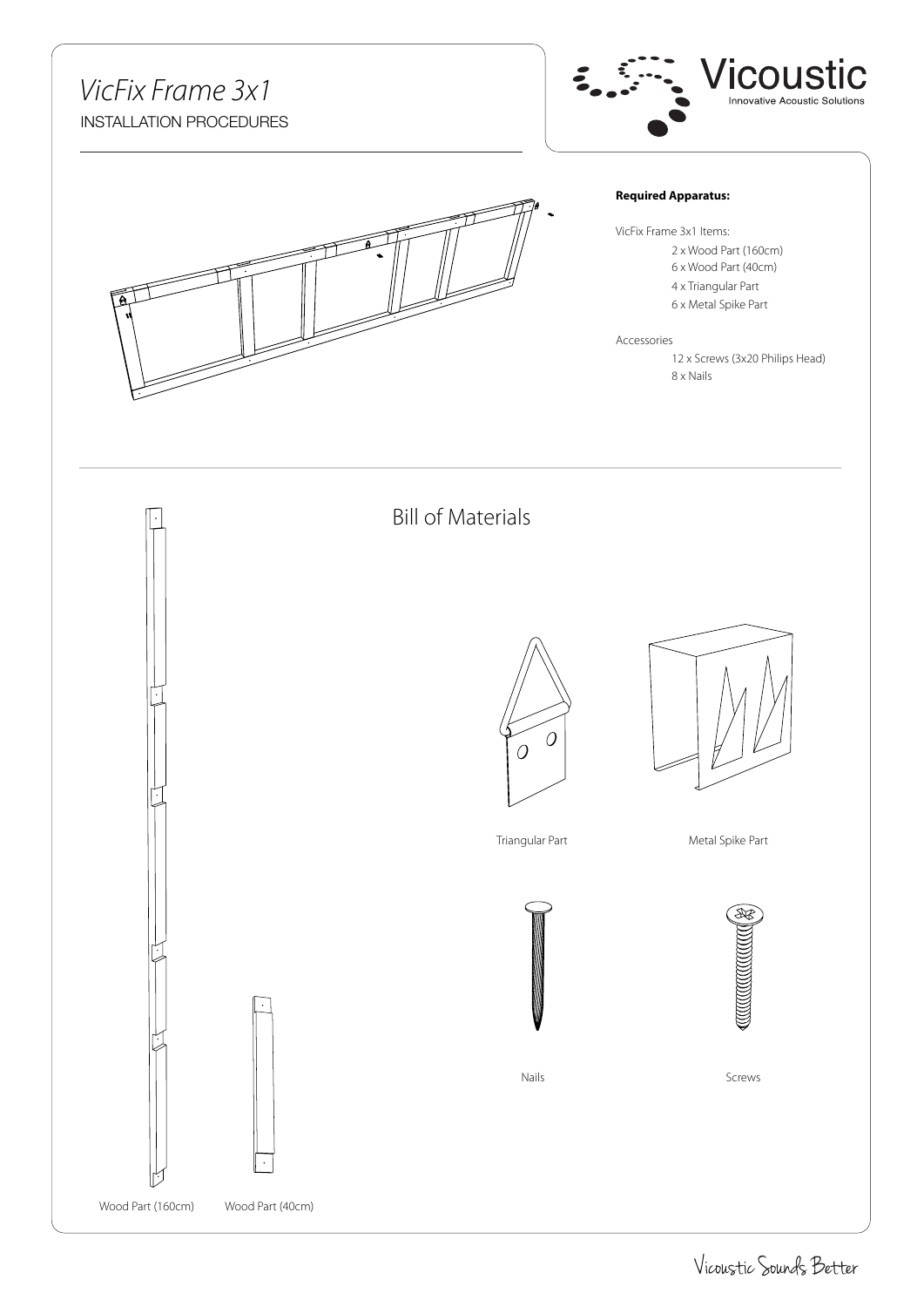# *VicFix Frame 3x1 (Vertical Assembly)*

INSTALLATION PROCEDURES





#### Step 2 (Vertical Assembly)

Fit in all screws as shown on the pictures.





#### Step 3 (Vertical Assembly)

Hammer the two nails per each triangular part. Then, fit two screws (not included) onto your wall and use these triangular parts to hold your frame in place. Make sure the two screws are correctly levelled on your wall.

### Step 4 (Vertical Assembly)

Push your Vicoustic acoustic panels into the spiked pieces at a 45º angle for the best fit.